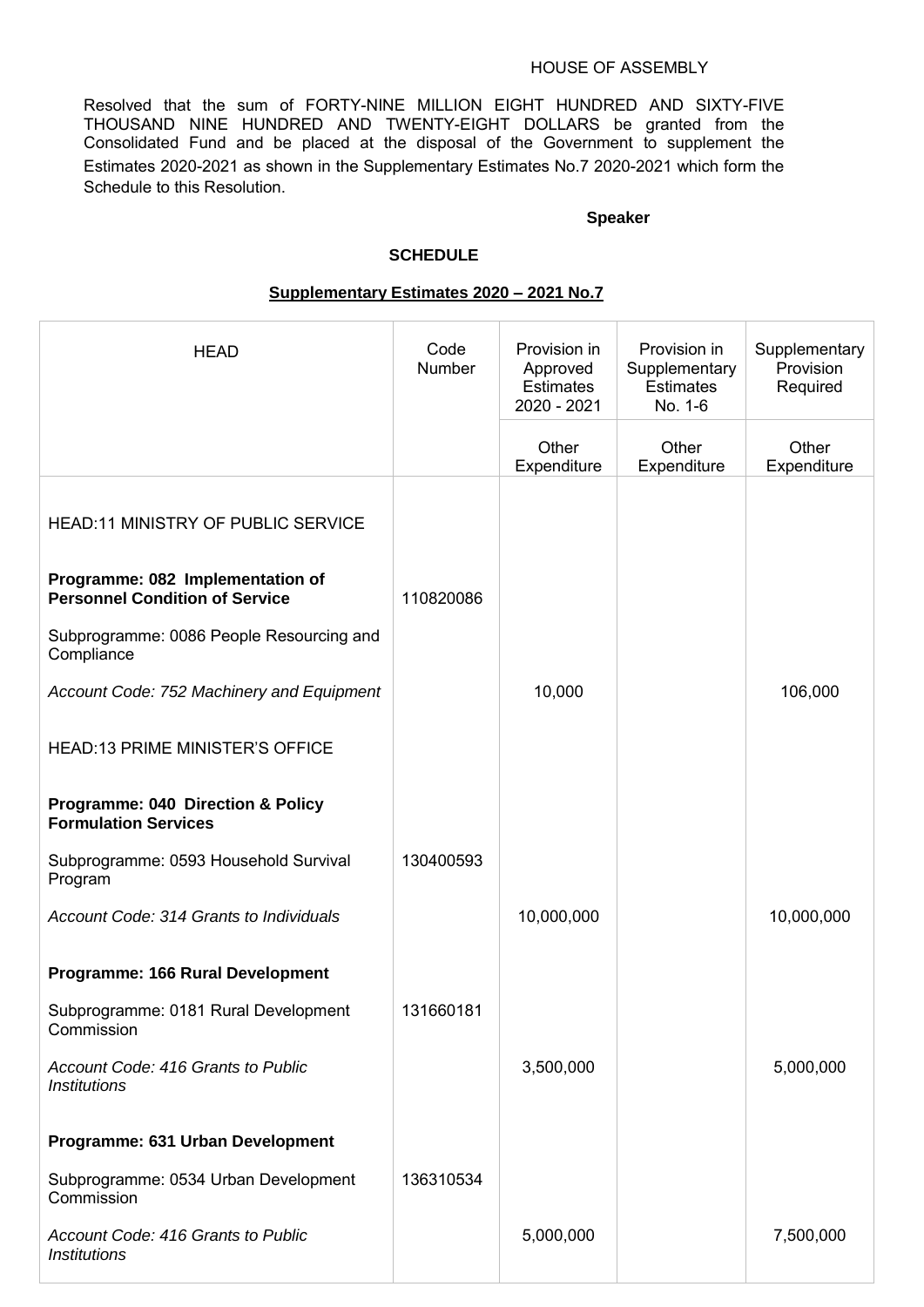| HEAD: 27 MINISTRY OF TOURISM AND<br><b>INTERNATIONAL TRANSPORT</b>                 |           |             |            |
|------------------------------------------------------------------------------------|-----------|-------------|------------|
| Programme: 333 International Transport                                             |           |             |            |
| Subprogramme: 7065 General Management &<br><b>Coordination Services</b>            | 273337065 |             |            |
| Account Code: 316 Grants to Public<br><b>Institutions</b>                          |           | $\mathbf 0$ | 5,001,129  |
| HEAD: 33 MINISTRY OF HOME AFFAIRS,<br><b>INFORMATION AND PUBLIC AFFAIRS</b>        |           |             |            |
| Programme: 243 Corrective and<br><b>Rehabilitative Services</b>                    |           |             |            |
| Subprogramme: 0252 Prisons Department                                              | 332430252 |             |            |
| Account Code: 211 Maintenance of Property                                          |           | 1,260,666   | 2,252,239  |
| HEAD: 81 MINISTRY OF TRANSPORT,<br><b>WORKS AND WATER RESOURCES</b>                |           |             |            |
| Programme: 518 Barbados Water<br><b>Authority</b>                                  |           |             |            |
| Subprogramme: 0542 Barbados Water<br>Authority                                     | 815180542 |             |            |
| Account Code: 416 Grants to Public<br><b>Institutions</b>                          |           |             | 19,873,560 |
| HEAD: 87 MINISTRY OF EDUCATION,<br>TECHNOLOGICAL AND VOCATIONAL<br><b>TRAINING</b> |           |             |            |
| <b>Programme: 040 Direction &amp; Policy</b><br><b>Formulation Services</b>        |           |             |            |
| Subprogramme: 7100 General Management &<br><b>Coordination Services</b>            | 870407100 |             |            |
| Account Code: 102 Other Personal<br>Emolument                                      |           | 2,063,312   | 133,000    |
|                                                                                    |           |             |            |
|                                                                                    |           |             |            |
|                                                                                    |           |             |            |
|                                                                                    |           |             |            |
|                                                                                    |           |             |            |
|                                                                                    |           |             |            |
|                                                                                    |           |             |            |
|                                                                                    |           |             |            |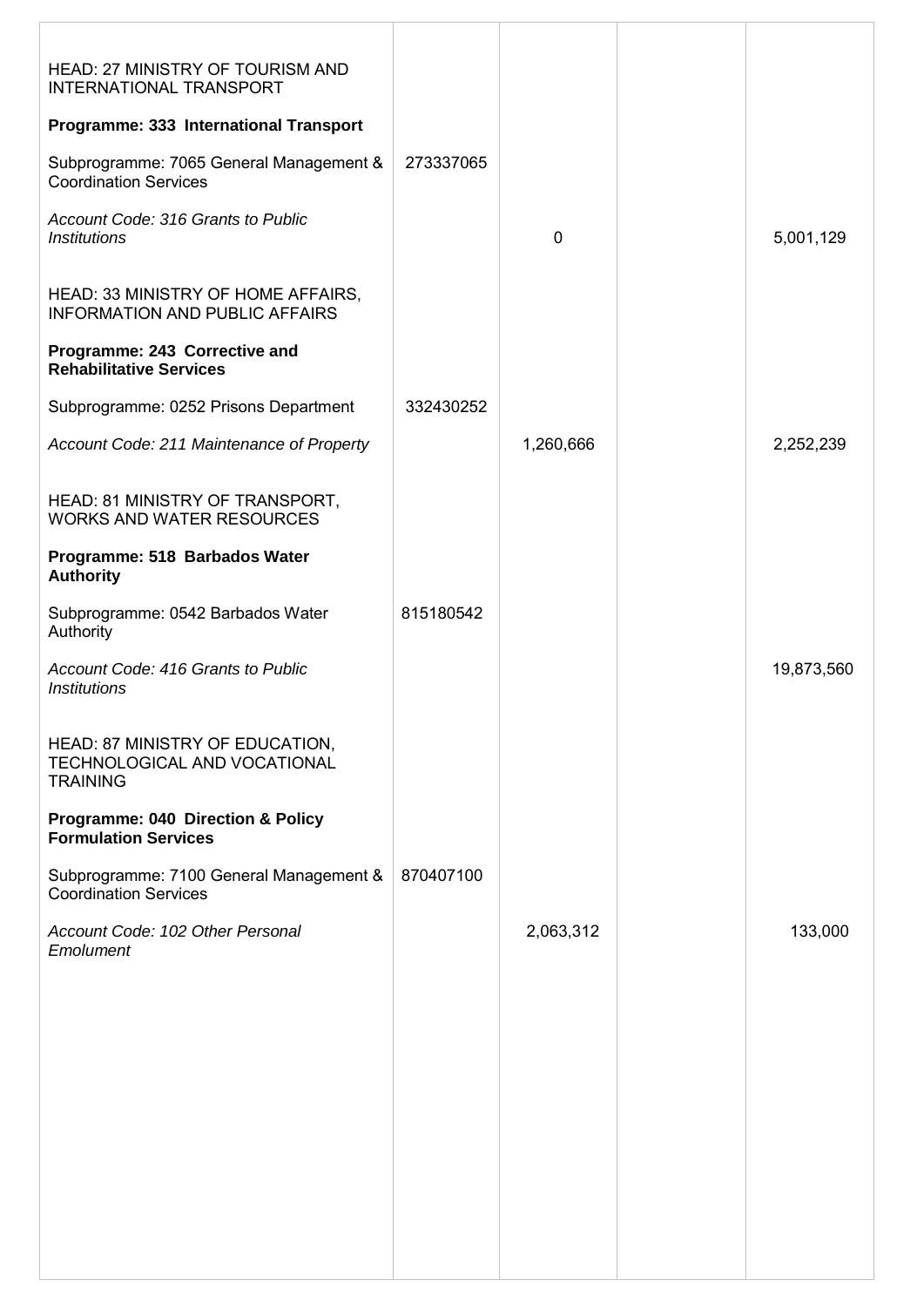Supplementary provision in the amount of one hundred and six thousand dollars (\$106,000.00) is required for:

# **Head 11: Ministry of the Public Service**

Programme 082: Implementation of Personnel Condition of **Service** 

Sub-programme 0086: People Resourcing and Compliance

Account Code 752: Machinery and Equipment

The sum of one hundred and six thousand dollars (\$106,000.00) is required to meet additional costs under this item. Increased costs are associated with the critical acquisition of equipment to enable officers to facilitate the work of the Ministry in an efficient and seamless manner. These situations arose as a consequence of the current pandemic environment and are required to ensure the mandate of the Ministry is met.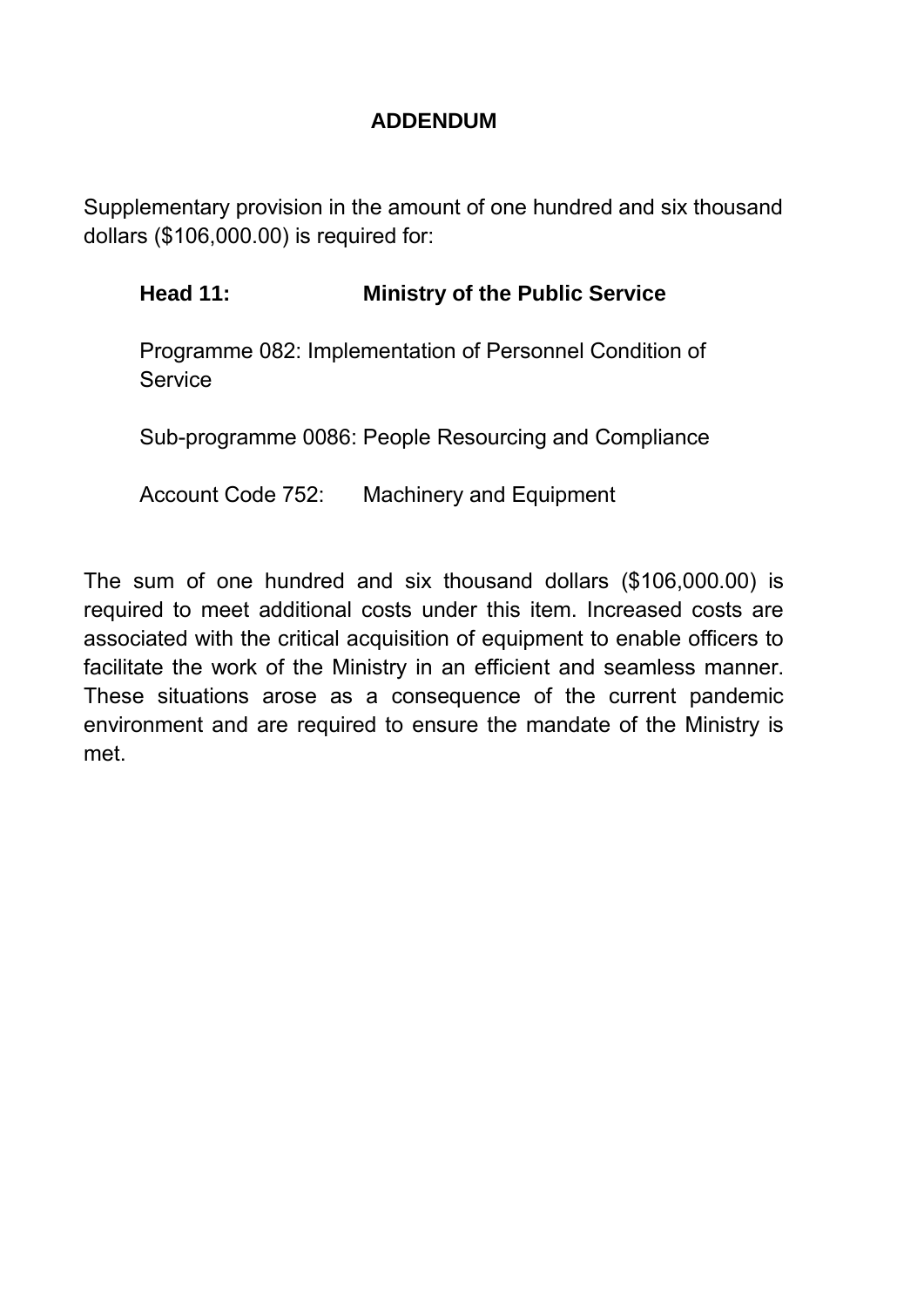**HEAD 13** Prime Minister's Office

# **PROGRAMME: 040 Direction & Policy Formulation Services**

# **Subprogramme: 0593 Household Survival Program**

Account Code: 314 Grants to Individuals  $$10,000,000$ 

Supplementary provision is required to cover the cost associated with the Adopt a Family programme.

| <b>HEAD13</b>            | <b>Prime Minister's Office</b>                        |             |
|--------------------------|-------------------------------------------------------|-------------|
| <b>PROGRAMME 631</b>     | Urban Development                                     |             |
|                          | <b>SUBPROGRAMME 0534</b> Urban Development Commission |             |
| <b>ACCOUNT CODE 416</b>  | <b>Grants to Public Institutions</b>                  | \$7,500,000 |
| <b>HEAD 13</b>           | <b>Prime Minister's Office</b>                        |             |
| <b>PROGRAMME 166</b>     | <b>Rural Development</b>                              |             |
| <b>SUBPROGRAMME 0181</b> | <b>Rural Development Commission</b>                   |             |
| <b>ACCOUNT CODE 416</b>  | <b>Grants to Public Institutions</b>                  | \$5,000,000 |

Supplementary provision is required to cover the cost of the installation of water and water borne facilities for households without running water and utilizing pit toilets in the urban and rural areas.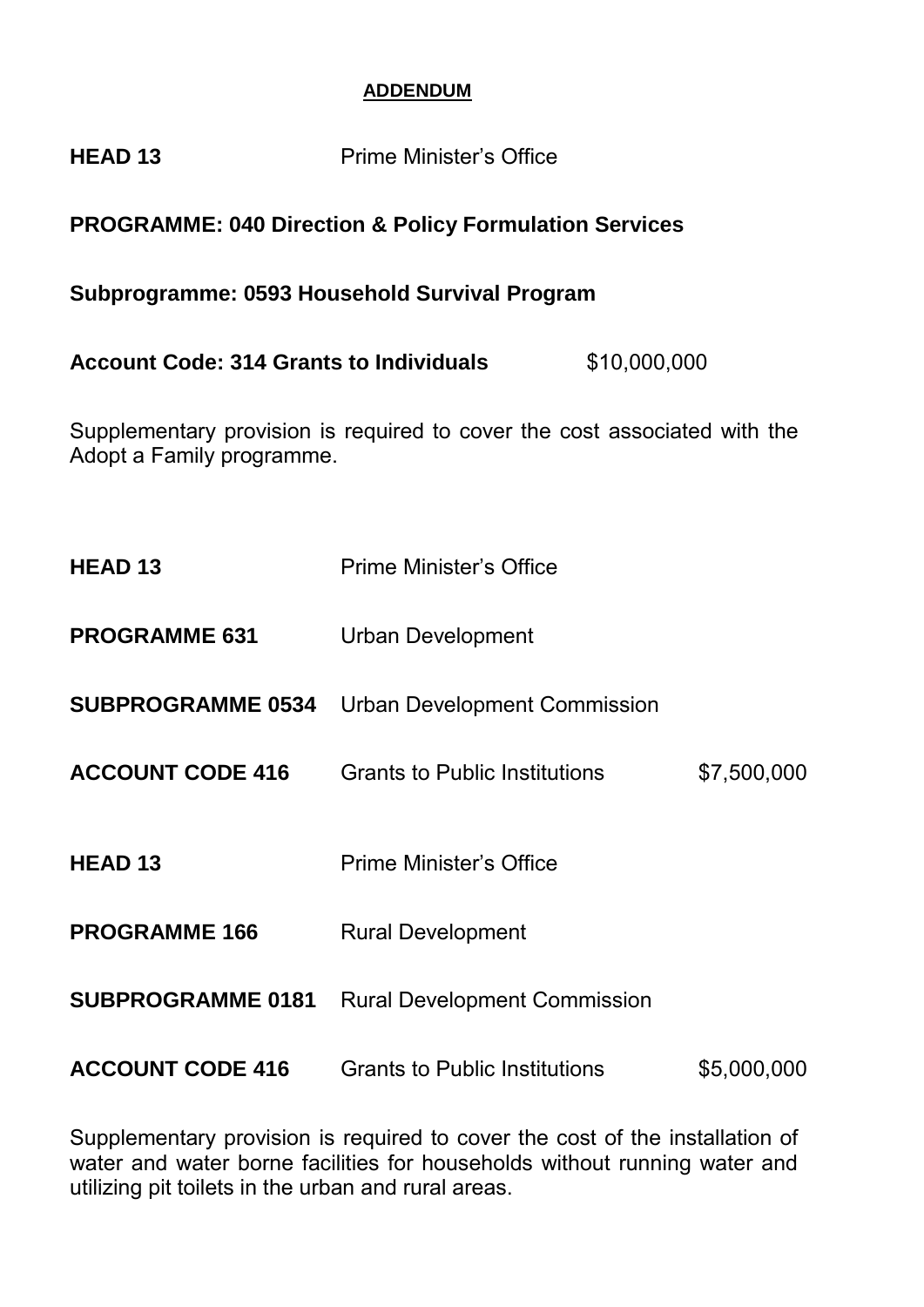The sum of five million one thousand one hundred and twenty-nine dollars (\$5,001,129) should be approved under Head 27– Ministry of Tourism and International Transport as follows:

| Head 27:         | <b>Ministry of Tourism and International</b><br><b>Transport</b> |
|------------------|------------------------------------------------------------------|
| Program 333:     | <b>International Transport</b>                                   |
| Subprogram 7065: | <b>General Management and Coordination</b>                       |
|                  | <b>Services</b>                                                  |
|                  | AF AAL LAA                                                       |

Account Code 316: Grants to Public Institutions – \$5,001,129

The sum of \$5,001,129 is provided to meet the financial obligations of Caribbean International Airways Limited (CIAL).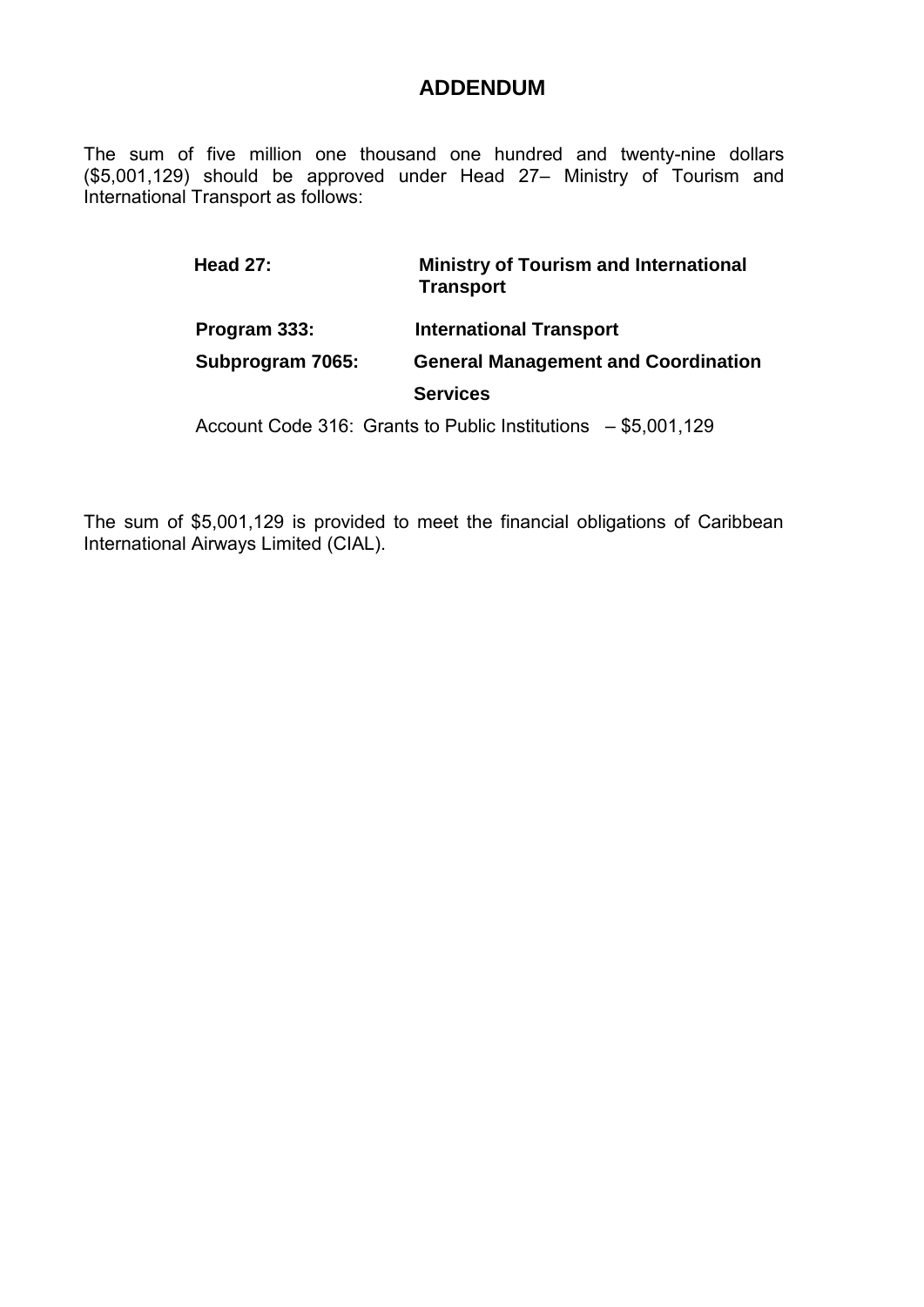The sum of two million two hundred and fifty-two thousand two hundred and thirtynine dollars (\$2,252,239) should be approved under Head 33– Ministry of Home Affairs, Information and Public Affairs as follows:

| Head 33              | Ministry of Home Affairs, Information                                   |
|----------------------|-------------------------------------------------------------------------|
|                      | and Public Affairs                                                      |
| <b>Programme 243</b> | : Corrective and Rehabilitative Services                                |
| Sub-Programme 0252   | : Prisons Department                                                    |
|                      | <b>Standard Account Code 211:</b> Maintenance of Property - \$2,252,239 |

The sum of \$2,252,239 is required to meet the cost of maintenance services at HMP Dodds until the end of the Financial Year 2020-2021.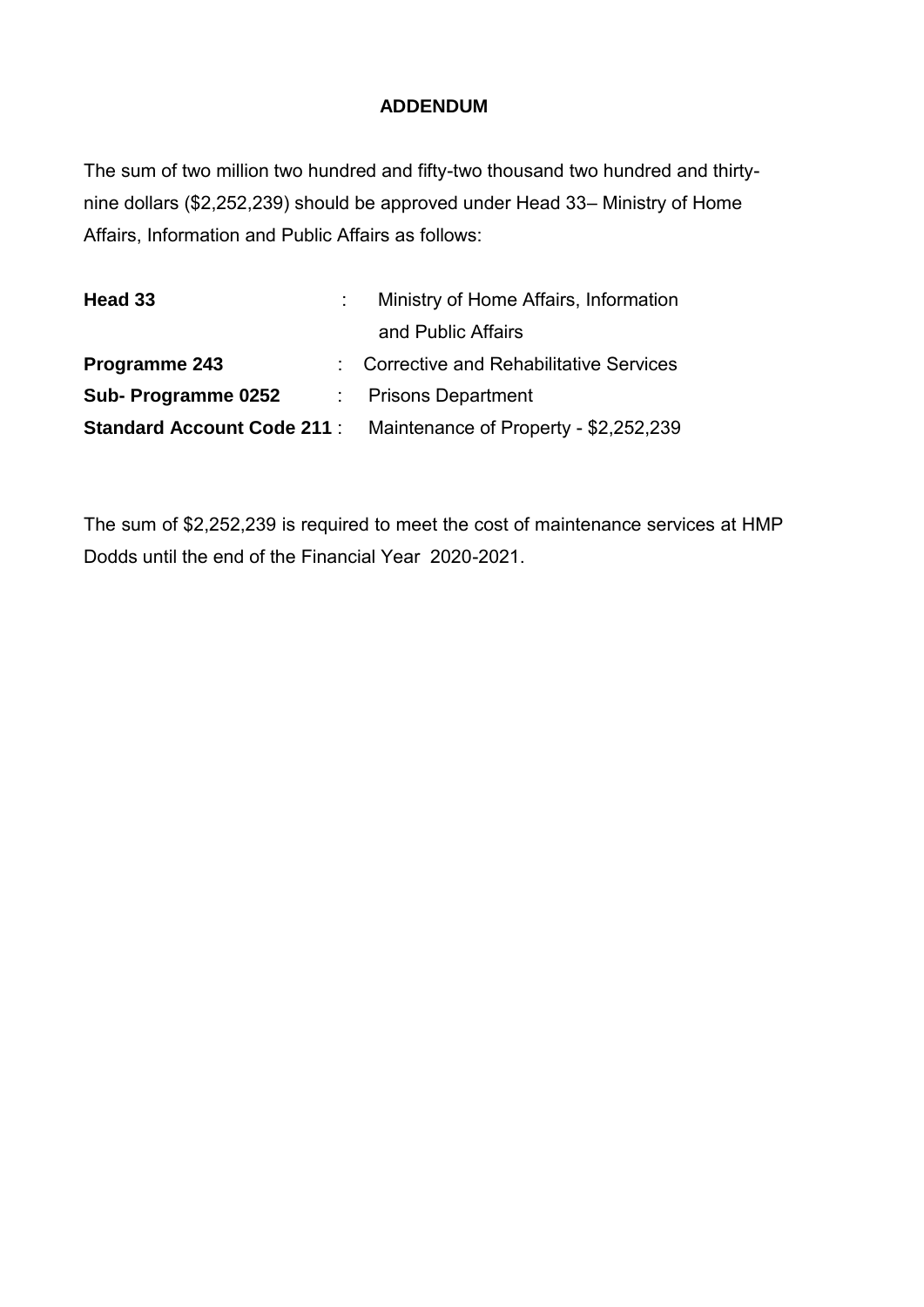The sum of nineteen million eight hundred and seventy-three thousand five hundred and sixty dollars (\$19,873,560) should be approved under Head 81– Ministry of Transport, Works and Water Resources as follows:

| Head $81:$       | <b>Ministry of Transport, Works and Water</b><br><b>Resources</b> |
|------------------|-------------------------------------------------------------------|
| Program 518:     | <b>Barbados Water Authority</b>                                   |
| Subprogram 0542: | <b>Barbados Water Authority</b>                                   |

Account Code 416: Grants to Public Institutions – \$ 19,873,560

The sum of \$19,873,560 is provided to regularize funds disbursed by the Treasury to the Barbados Water Authority for the Water Supply Network Upgrade Project (WatSNUP) funded by the Caribbean Development Bank.